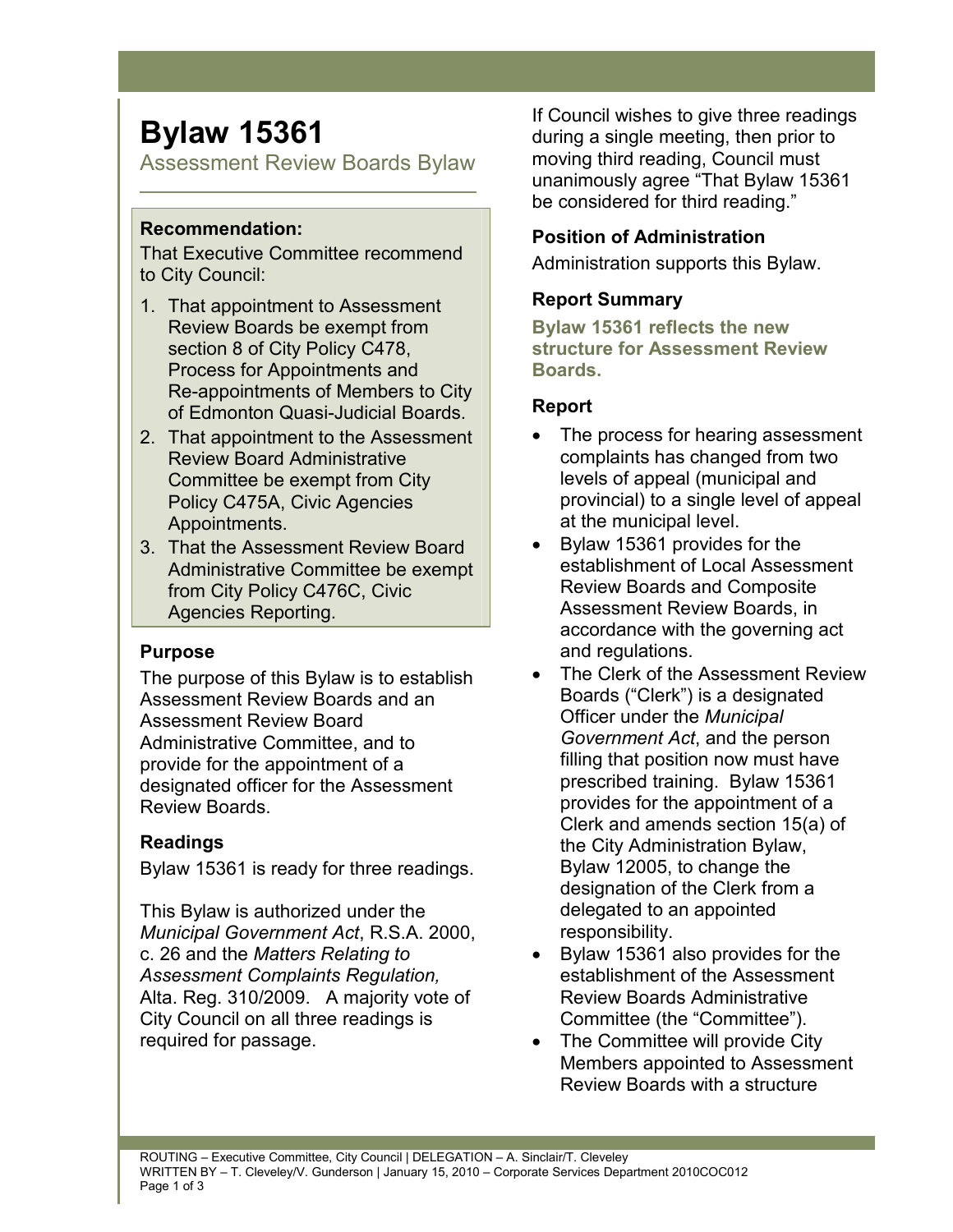#### **Bylaw 15361**

through which to report on matters concerning the boards to Administration, the Clerk, and Council, and to assist Administration with the development of board policies. The structure of the Committee has been followed for a number years; however, in interpreting the changes to the *Municipal Government* Act, it was felt that the Committee structure needed to be formally established in the new bylaw.

- City Council will continue to appoint a Chair to evaluate and report on Board Members performance prior to reappointments, and that individual will serve as Chair of the Committee.
- One City Member appointed to each of the Local Assessment Review Boards will be responsible for ensuring procedures are followed and will mentor and evaluate members appointed to each Board. The members responsible for these additional duties will be either the Chair appointed by Council, or one of the Vice Chairs appointed to the Administrative Committee.
- Section 54 of this bylaw amends the Procedures and Committees Bylaw, Bylaw 12300, by adding in the Assessment Review Board Administrative Committee under the responsibilities of the Executive Committee.
- Under the *Municipal Government Act,* the Chief Elected Official is an ex-officio member of all Council committees unless otherwise determined by Council by bylaw. Bylaw 15361 excludes the Mayor from serving as a member of an Assessment Review Board and from the Assessment Review Board Administrative Committee since the

Committee is connected with a quasi-judicial board. This exclusion abides by the appointment principles for quasi-judicial boards set out in City Policy C473C, Appointment of Members of Council to Civic Agencies.

Due to the extent of the changes required, amending the current Assessment Review Boards Bylaw, Bylaw 12036 was not possible; therefore Bylaw 15361 repeals Bylaw 12036.

#### **Legal Implications**

- Section 454 of the *Municipal Government Act* requires Council to establish an assessment review board with jurisdiction to hear appeals when a property. assessment complaint is received.
- Sections 454.1 and 454.2 requires Council to appoint three members to each type of board established by Council, and to prescribe the term of appointment and remuneration of board members.
- Part 3 of *Matters Relating to Assessment Complaints Regulation,* Alta. Reg. 310/2009 permits Council to appoint single member boards to hear a limited number of matters.
- Section 455 of the *Municipal Government Act* requires Council to appoint a designated officer to act as the Clerk of the Assessment Review Boards.
- Section 145 permits Council to create Council committees including Assessment Review Boards